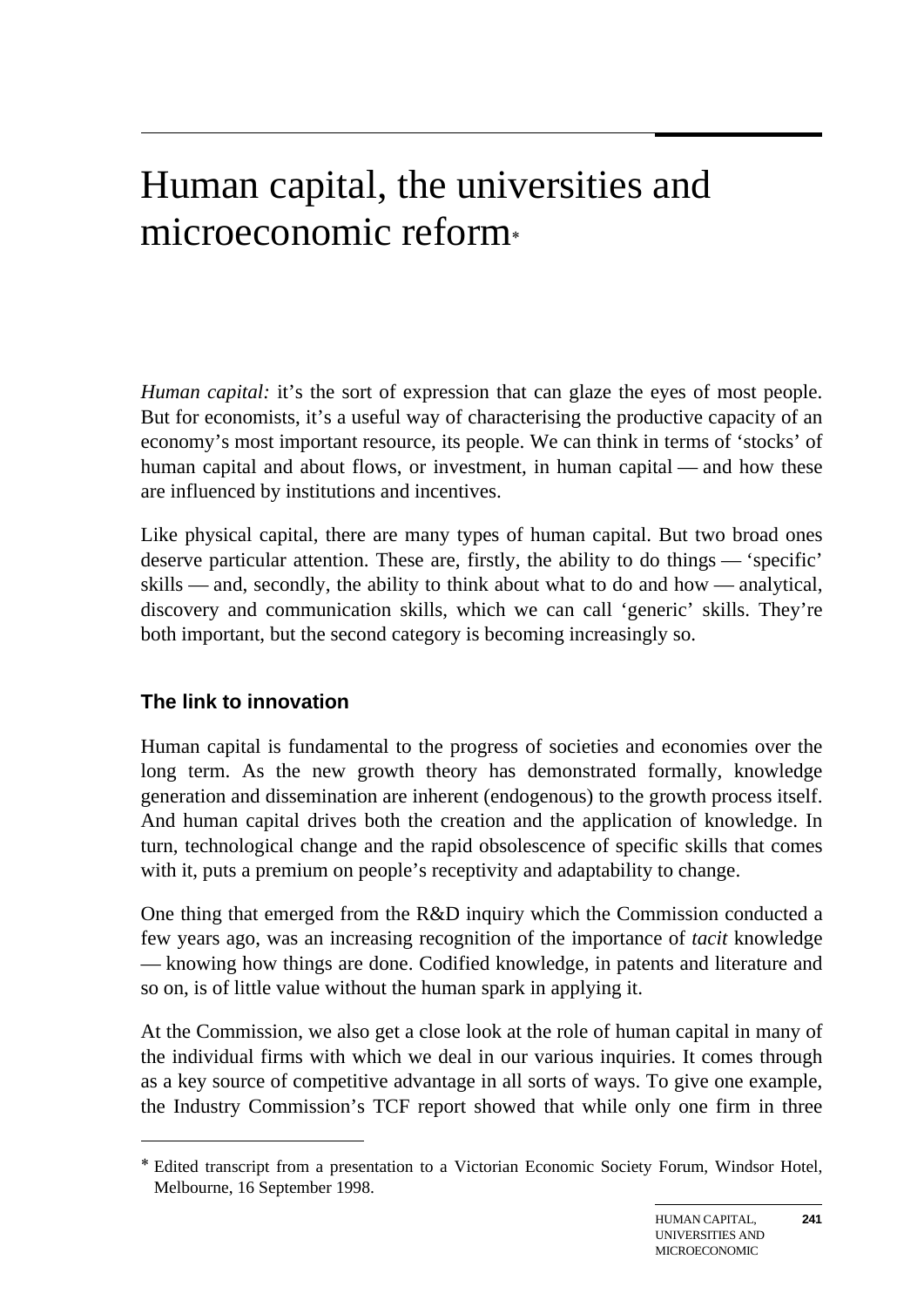was involved in technological innovation, those firms accounted for over 80 per cent of that sector's exports. Typically they were also the most conscious of the need for complementary training — human capital investment — within the firm.

Moreover, firms that do their own R&D generally have a much greater capacity to learn or benefit from the technological advances of others. In other words, to again use economists' jargon, they're better at 'absorbing spillovers' than other firms.

But innovation is not just about R&D. As the Business Council of Australia's (BCA) path-breaking Study Commission on Innovation of 1993 found, the key attribute of successful enterprises is an ability to innovate in *all* its dimensions management and production systems, marketing and other things — not just through improvements in technology. Moreover, the BCA found that the most innovative enterprises have responded to, or been prompted by, a more open Australian economy with 'a great deal of learning and relearning' and were seized by the need to 'unlock the potential of their workforces'. Few enterprises succeeded without first tapping the goodwill and creativity of their employees (Carnegie et al. 1993).

This, of course, is primarily a management responsibility. Our inward-looking economy, our protected economy, was not conducive to human capital development in that area. We have the legacy of that still — although, in more recent years, we've seen a lot more training, retraining and replacement of managers. (If we wanted an illustration of how important that particular category of human capital is for any company, we can find it in the sharp rise in the share price of BHP when it's CEO departed last year.)

Investment in human capital does not just yield benefits to firms and their shareholders, it's obviously also of considerable benefit to the individuals concerned. To the extent that it implies higher productivity, it means higher incomes, more interesting jobs, jobs of choice and less vulnerability to unemployment. The statistics indicate that university graduates have an unemployment rate that is only one-third of that for people who haven't been to university, despite a burgeoning in the number of university graduates in recent years. The same applies for higher-skilled over lower-skilled workers.

To cite the TCF sector again, aggregate employment fell by 12 per cent overall over the past decade. But jobs involving formal training declined by only one per cent, whereas other jobs declined by 26 per cent.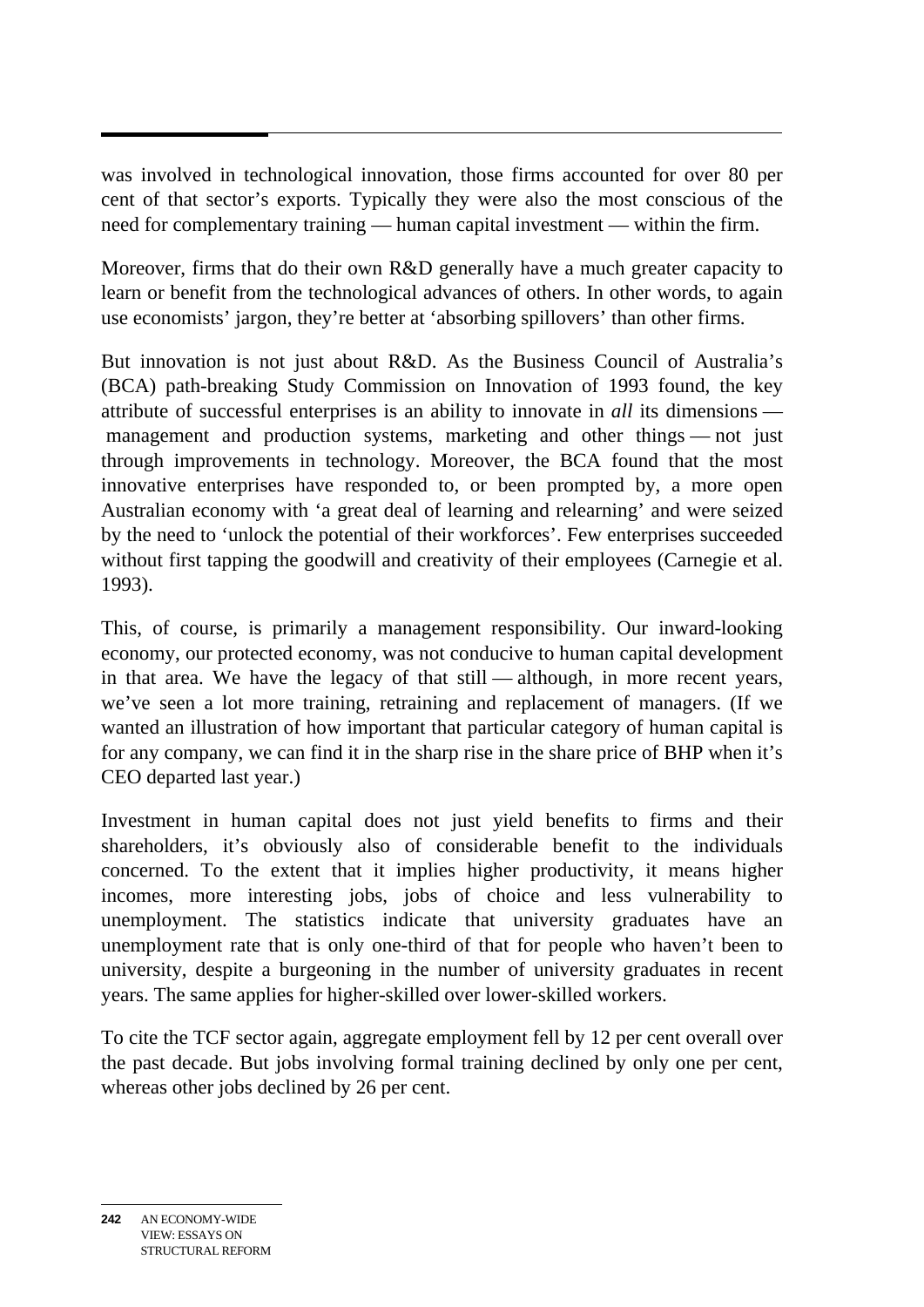#### **How are we doing?**

So, the right investment in human capital is an investment in higher incomes for Australians generally. How are we doing in this respect? The short answer is that we do not really know. This is not really surprising. It is hard enough to measure the physical capital stock, let alone human capital. There are proxy indicators such as the rapid rise in post-secondary education and training. The West Report noted that about 90 per cent of today's teenagers will find themselves in some form of postsecondary education, with about half of them in universities and half in vocational education and training (Higher Education Financing and Policy Review Committee 1998). University participation has increased by over 60 per cent in the past decade, and Australia now ranks seventh in the OECD in terms of participation of 17-34 year olds.

At the same time, we still have a situation in which only a little over half of 25-34 year olds have completed secondary school in Australia. That puts us down at about 19th in the OECD pecking order. This is an important issue not only economically, but also politically and socially. Apart from the other benefits, the ability of an electorate to resist simplistic political nostrums and to be a bit more discerning, is directly related to its level of education. In rural and remote areas, where 'One Nation' has received most support, less than 40 per cent of the community has finished secondary school.

So participation in education is important, but so too is the *quality* of education and training actually received. Data on educational outcomes, or performance, are very poor in Australia. This remains a major gap in what otherwise has been a very successful COAG process of cooperation between the Commonwealth and the states in generating information by which to compare government service provision across different jurisdictions.

We do have data on government expenditure per student, however. Some of this raises questions about the cost effectiveness of public spending on education. For example, the Northern Territory and the ACT both spend substantially more per student than the states. But the Northern Territory has the smallest class sizes in Australia (and a large Indigenous study body) whereas the ACT has the largest.

Simply investing more public money in the education sector will not optimise the benefits from human capital development. We need the right *kinds* of investment and the right *utilisation* of human capital in the workplace. The framework which determines incentives to learn, to teach well, and to employ and use people in productive ways, is the critical thing.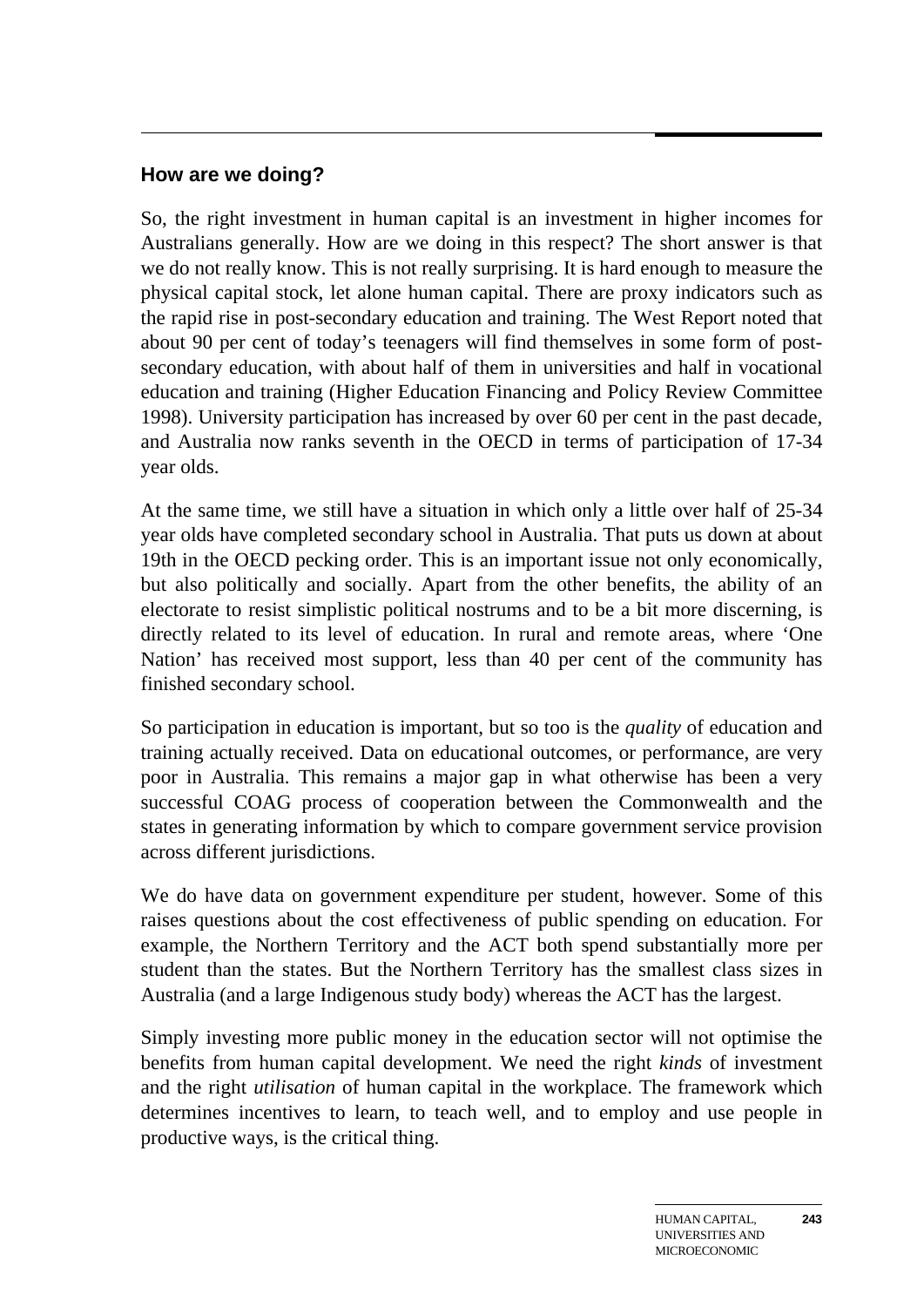## **Reforming higher education**

This naturally brings me to the role of microeconomic reform. As the Commission noted in its *Stocktake of Microeconomic Reform* report (IC 1996), making the best use of Australia's human potential is fundamental to ensuring progress in a rapidly changing world. It's a huge agenda, but there are two aspects in particular that are important. One relates to our education and training institutions; the second to our workplaces, and the regulatory and institutional environment in which they operate.

I think it should be obvious from my earlier remarks, that I see universities playing an increasingly important role in Australia's human capital development because of their role in building generic skills and attitudes. Critical thought and openness to new ideas are important ingredients in achieving a flexible and innovative economy in a changing world. They also provide the base for building more specific (but ever changing) skills. This suggests an important complementary role for VET in relation to higher education. Many more people who complete a degree are availing themselves of the VET system, as well as the other way around. Clearly what we need is a responsive and diverse educational system in which that kind of movement is logical and productive.

What strikes an economist is the lack of use, or even misuse, of the market in our higher education system. There have been some changes — indeed for some, too many changes — but we still have the legacy of a centrally controlled system designed for a small elite in a relatively stable world. A system which is ill-suited to mass participation in an economy and society with diverse and rapidly changing needs.

This new world that we live in is very hard to optimise from the centre. Information requirements are extreme, involving allocation decisions among different universities, among different courses, and among large numbers of students with different capacities and needs. In the rest of the economy, it's the role of the market to sort all that out. Why not in higher education? The West Review concluded that higher education was too important *not* to make better use of market mechanisms. This was based on a pragmatic judgment about the pressures and challenges of the next 10-20 years, rather than any ideological position.

However, we certainly didn't recommend an 'open slather' approach. As in other areas of policy with important social dimensions, the challenge is to make the most effective use of market forces in order to meet all of our objectives as a society, including both efficiency and equity.

For a start, we supported substantial public funding. That's despite the fact there remain major questions about the nature and extent of the societal 'spillovers',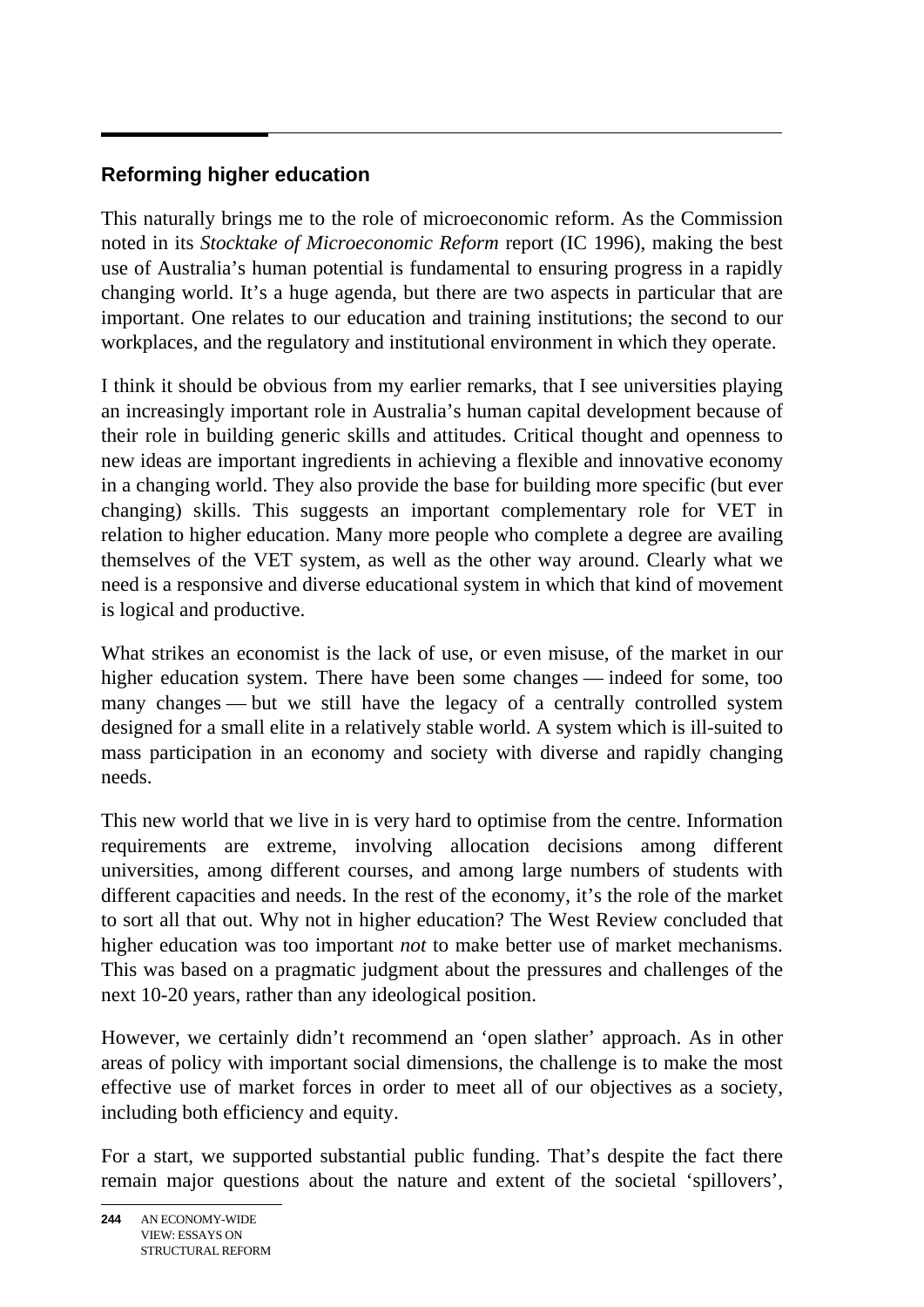taking a purely economic perspective, and of the inducement effects of public funding. The pragmatic judgment of the West Committee was that it was better to err on the upside, rather than risk *under*funding in this important area.

The second thing we strongly advocated was a direct financial relationship between universities and students, which we called 'student centred funding' — and the newspapers simply called vouchers! Primarily the intention was to get the universities more focused on satisfying those who in any case are already paying significantly for their education through HECS fees, and who constitute the main source of external benefits that justify public funding in the first place.

We didn't share the views of those who are concerned about the ability of students to be sufficiently discriminating or that they will be out-gunned informationally by the education establishment. Students showed themselves, in our discussions with them, to be discerning about what was in their interests and that of their prospective employers. We did recommend, however, regulated provision of information, as well as the establishment of complaints mechanisms to provide formal protection to students.

Thirdly, we argued for universities to be able to set prices which can reflect choices about the type and cost of courses that they offer. And which allow greater latitude in the remuneration of teaching staff. This provides the only viable mechanism in a future of continuing budgetary parsimony — to use Bruce Chapman's words — if we are to stem the otherwise inevitable brain drain. There aren't all that many choices: if we need to pay people more money to ensure quality, the money has to come from somewhere.

However, we also argued for transitional limits to such price freedoms and strongly endorsed the maintenance of a HECS-type approach, with no requirement for upfront payment of any fees.

We argued that this kind of approach — more market-based, but complemented by good regulation — would achieve a more diverse, innovative and accessible system.

Accessibility became an article of faith within the West Review very early on almost to the point where I had to ask whether we were going to *force* everybody to go to university. I still harbour some uncertainties as to whether a university education is for everyone. I think the VET system has a valuable, separate contribution to make, which is more suited to many people. But that's against my general point that increasingly over time what universities have to offer is going to be needed by many more people.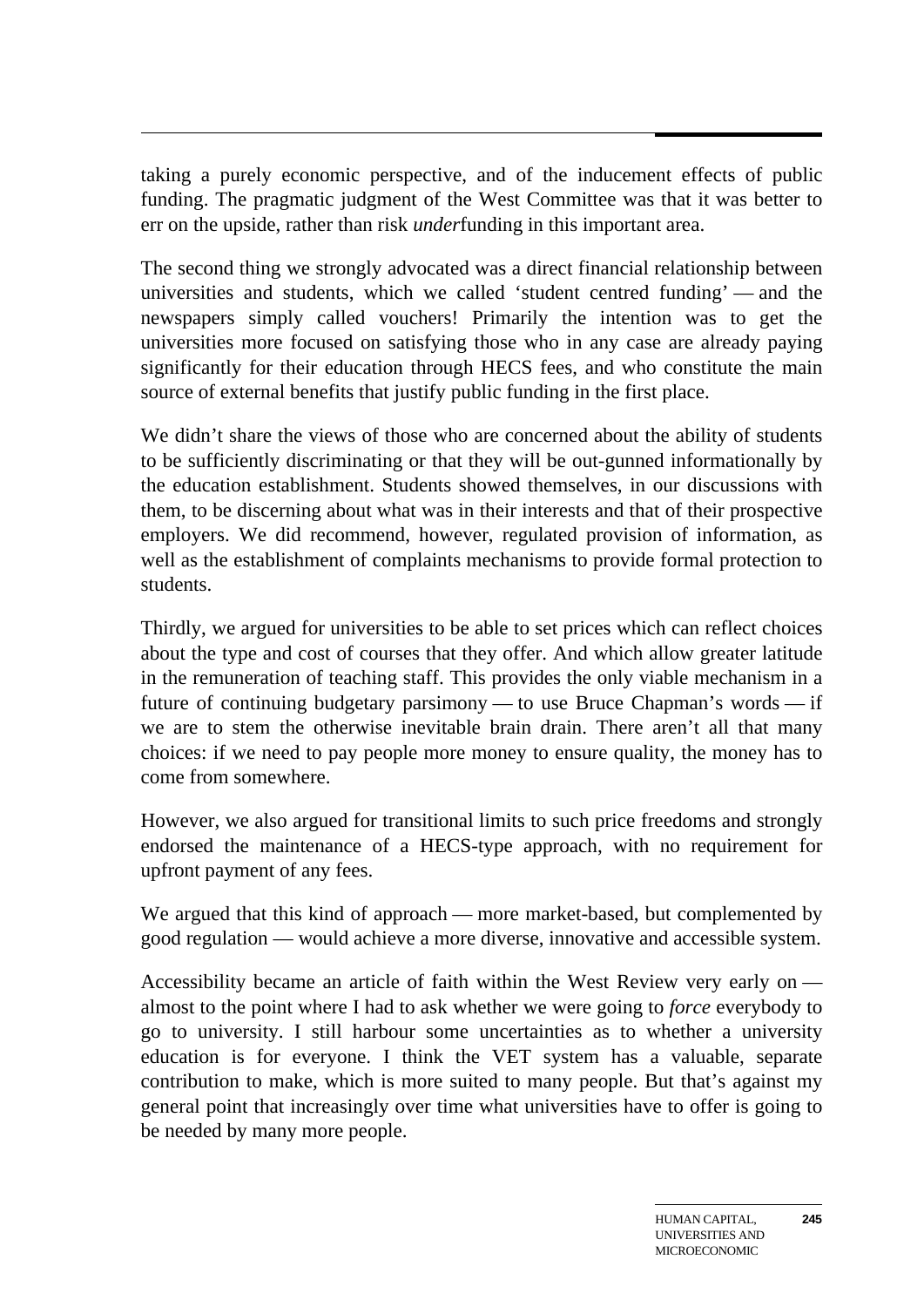Accessibility is not an issue confined to the design and funding of the higher education system alone. The under-representation of students from lower socioeconomic, indigenous or remote region groups, is reflected very much in the point I made earlier about the low completion levels for secondary school in those areas.

There's a big issue here of the respective roles of universities and the TAFE colleges. The long term vision reflected in the West Report was of a seamless funding system in which students could move between the two areas, bringing the same source of public funding with them. VET obviously has to be directly responsive to the needs of firms, but it is questionable how directly responsive the universities should be.

### **A learning workplace?**

This brings me to the second aspect bearing on the payoff from human capital: namely, skill development and utilisation within the workplace.

A learning organisation requires a culture of involvement and common cause from management down. Organisational culture and attitudes are greatly influenced by the market environment and by industrial relations regulation. The Commission has gained useful insights from studies that we've conducted recently at the request of the Government, looking at work arrangements in coal, stevedoring and, meat processing. We found in those areas that both the market environment and workplace regulation had constrained and distorted the development and use of human capital, and in turn had detracted from productivity at the enterprise and industry levels.

For example, we heard in the coal industry inquiry that there was a lack of effective management training and people skills, and it was easy to see why. State regulation had long prescribed the qualification and training required at all levels in a highly detailed way. In stevedoring, we had a set of work arrangements with curious titles, such as 'the order of pick' and 'equalisation' of earnings, which essentially removed managerial discretion in allocating workers to particular tasks. It was hard to believe that these sort of work practices, which people in the industry spoke of as the norm, actually existed. It was not surprising, therefore, that there was little emphasis on training or, as in the case of coal, that industry had a very poor OH&S record.

In the meat processing industry, the 'tally system', as prescribed in awards, was also very heavily pre-emptive of the management function. Of course some managers said that they liked that kind of system. The sort of managers who grew up under a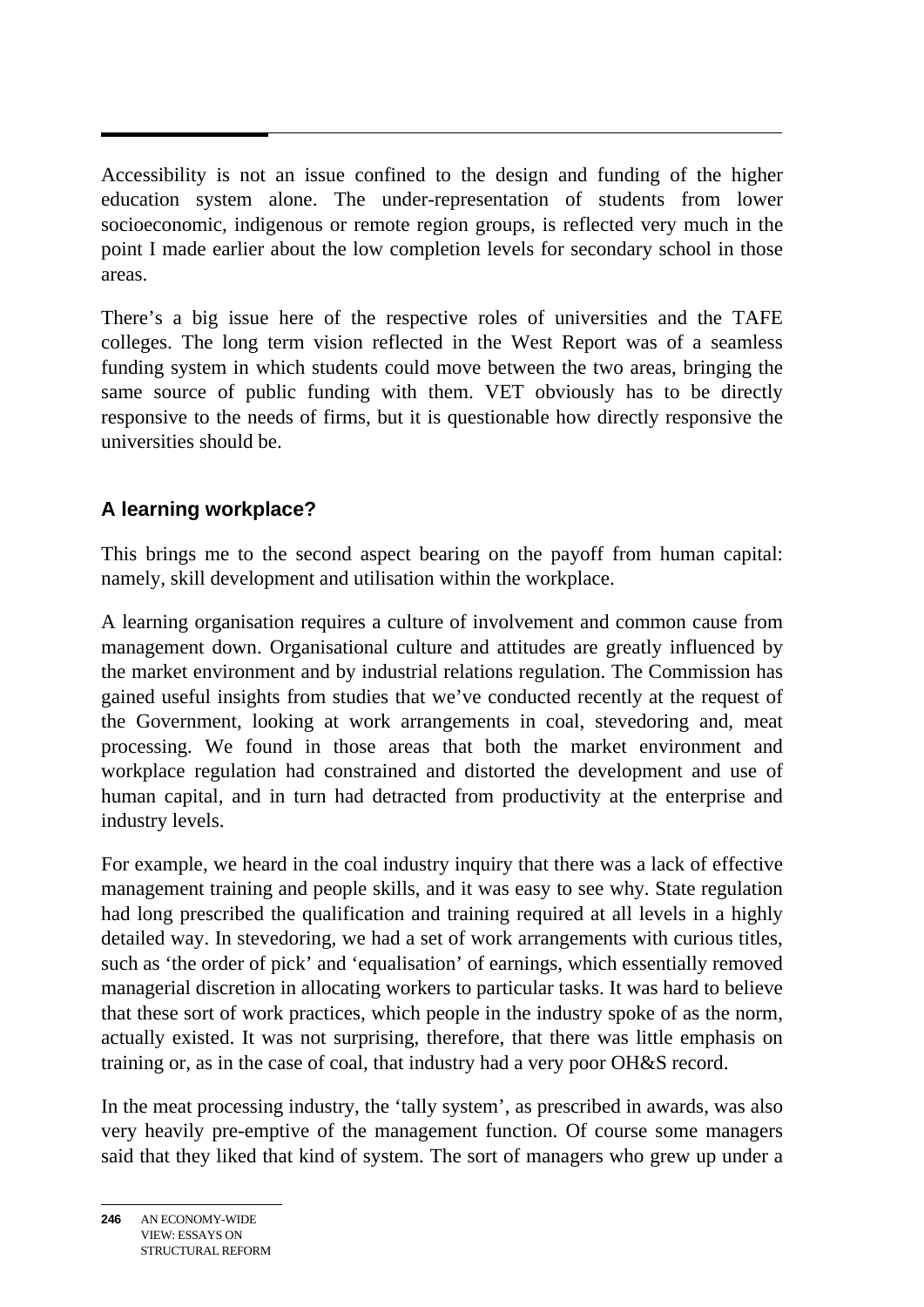system which didn't require much management expertise, would obviously have an inclination to stay with such a system.

In each of those three areas, we observed very poor workplace cultures: the antithesis of what the BCA, in that earlier report I spoke of, saw as the essential precondition for innovative and successful firms. In each case, we found strong unions — with almost comprehensive coverage of the workforce — weak management, and muted product competition. In fact, in all three, there was an emphasis on volume over production cost.

#### **Summing up**

In sum, human capital is clearly fundamental to economic progress. It's connection with innovation at all levels within firms, and more broadly, is especially important, and even more so in the rapidly changing world in which we live today. Generic skills and the role of universities are looming larger in this situation, with a VET system that is responsive to changing specific skill needs of industry playing a complementary role.

In a complex, diverse and rapidly changing world, we need to enable more decisions about human capital investment and its use to be made by those directly involved. Flexibility and responsiveness are required both in our education institutions and in our workplaces. Policy has been heading in that direction — but not always as effectively as it might. In a highly competitive economy which is increasingly global in its reach, we need to do better; and I think that challenge has never been greater than it is right now.